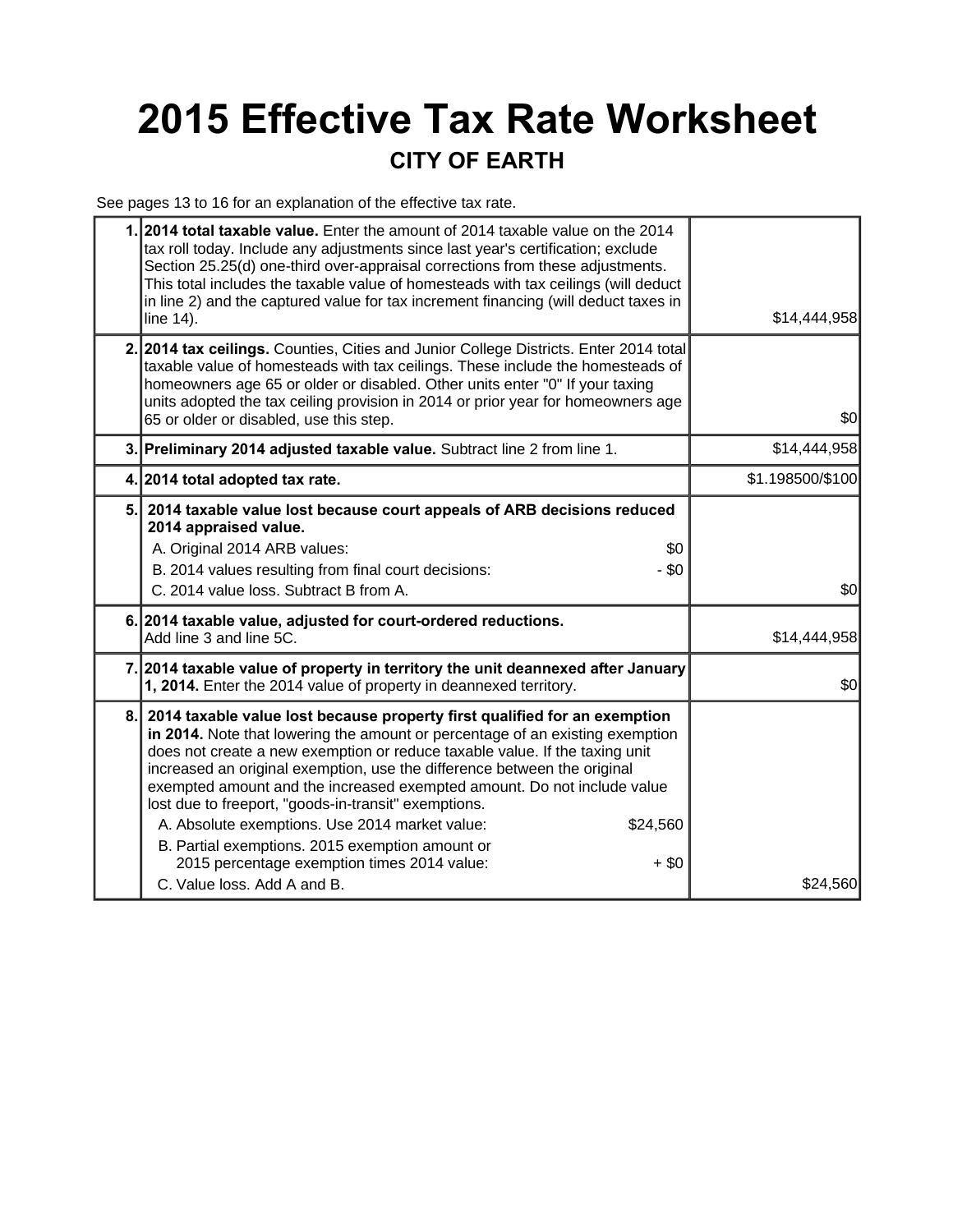## **2015 Effective Tax Rate Worksheet (continued) CITY OF EARTH**

| 9. | 2014 taxable value lost because property first qualified for agricultural<br>appraisal (1-d or 1-d-1), timber appraisal, recreational/scenic appraisal or<br>public access airport special appraisal in 2015. Use only those properties<br>that first qualified in 2015; do not use properties that qualified in 2014.<br>A. 2014 market value:<br>\$0<br>- \$0<br>B. 2015 productivity or special appraised value:<br>C. Value loss. Subtract B from A. | \$0          |
|----|----------------------------------------------------------------------------------------------------------------------------------------------------------------------------------------------------------------------------------------------------------------------------------------------------------------------------------------------------------------------------------------------------------------------------------------------------------|--------------|
|    | 10. Total adjustments for lost value. Add lines 7, 8C and 9C.                                                                                                                                                                                                                                                                                                                                                                                            | \$24,560     |
|    | 11. 2014 adjusted taxable value. Subtract line 10 from line 6.                                                                                                                                                                                                                                                                                                                                                                                           | \$14,420,398 |
|    | 12. Adjusted 2014 taxes. Multiply line 4 by line 11 and divide by \$100.                                                                                                                                                                                                                                                                                                                                                                                 | \$172,828    |
|    | 13. Taxes refunded for years preceding tax year 2014. Enter the amount of taxes<br>refunded during the last budget year for tax years preceding tax year 2014.<br>Types of refunds include court decisions, Section 25.25(b) and (c) corrections<br>and Section 31.11 payment errors. Do not include refunds for tax year 2014.<br>This line applies only to tax years preceding tax year 2014.                                                          | \$0          |
|    | 14. Taxes in tax increment financing (TIF) for tax year 2014. Enter the amount of<br>taxes paid into the tax increment fund for a reinvestment zone as agreed by the<br>taxing unit. If the unit has no 2015 captured appraised value in Line 16D, enter<br>"0."                                                                                                                                                                                         | \$0          |
|    | 15. Adjusted 2014 taxes with refunds. Add lines 12 and 13, subtract line 14.                                                                                                                                                                                                                                                                                                                                                                             | \$172,828    |
|    | 16. Total 2015 taxable value on the 2015 certified appraisal roll today. This<br>value includes only certified values and includes the total taxable value of<br>homesteads with tax ceilings (will deduct in line 18). These homesteads<br>includes homeowners age 65 or older or disabled.<br>A. Certified values only:<br>\$15,193,841<br>B. Counties: Include railroad rolling stock values<br>certified by the Comptroller's office:<br>$+$ \$0     |              |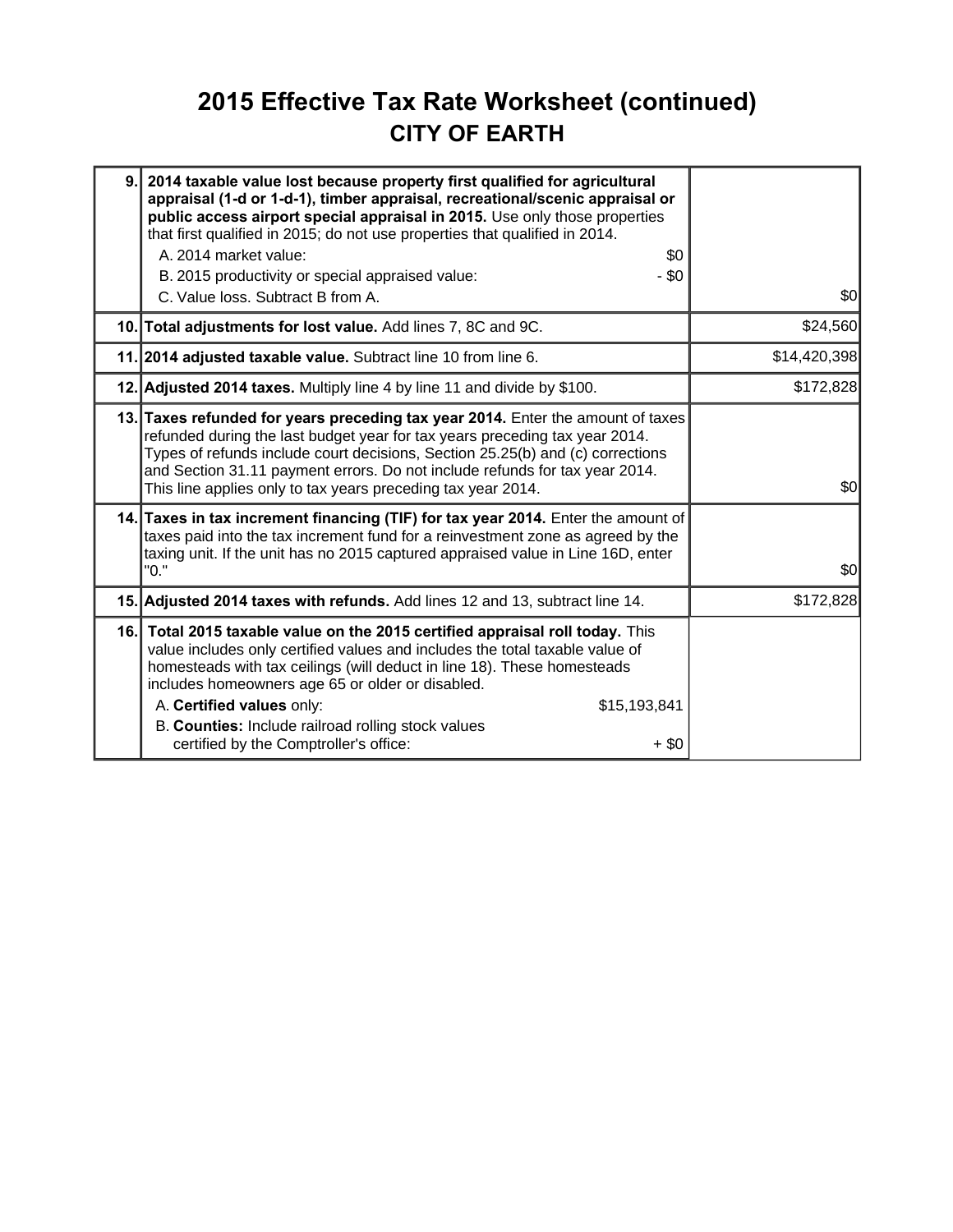## **2015 Effective Tax Rate Worksheet (continued) CITY OF EARTH**

| 16.1<br>C. Pollution control exemption: Deduct the value<br>$ _{\text{(cont.)}} $<br>of property exempted for the current tax year for<br>the first time as pollution control property (use this<br>line based on attorney's advice):<br>D. Tax increment financing: Deduct the 2015<br>captured appraised value of property taxable by a<br>taxing unit in a tax increment financing zone for<br>which the 2015 taxes will be deposited into the tax<br>increment fund. Do not include any new property<br>value that will be included in line 21 below.<br>E. Total 2015 value. Add A and B, then subtract C                                                                                                | $-$ \$0<br>$-$ \$0 |
|---------------------------------------------------------------------------------------------------------------------------------------------------------------------------------------------------------------------------------------------------------------------------------------------------------------------------------------------------------------------------------------------------------------------------------------------------------------------------------------------------------------------------------------------------------------------------------------------------------------------------------------------------------------------------------------------------------------|--------------------|
| and D.<br>17.1<br>Total value of properties under protest or not included on certified<br>appraisal roll.                                                                                                                                                                                                                                                                                                                                                                                                                                                                                                                                                                                                     | \$15,193,841       |
| A. 2015 taxable value of properties under protest.<br>The chief appraiser certifies a list of properties still<br>under ARB protest. The list shows the district's<br>value and the taxpayer's claimed value, if any or<br>an estimate of the value if the taxpayer wins. For<br>each of the properties under protest, use the<br>lowest of these values. Enter the total value.                                                                                                                                                                                                                                                                                                                              | \$0                |
| B. 2015 value of properties not under protest or<br>included on certified appraisal roll. The chief<br>appraiser gives taxing units a list of those taxable<br>properties that the chief appraiser knows about but<br>are not included at appraisal roll certification.<br>These properties also are not on the list of<br>properties that are still under protest. On this list of<br>properties, the chief appraiser includes the market<br>value, appraised value and exemptions for the<br>preceding year and a reasonable estimate of the<br>market value, appraised value and exemptions for<br>the current year. Use the lower market, appraised<br>or taxable value (as appropriate). Enter the total |                    |
| value.                                                                                                                                                                                                                                                                                                                                                                                                                                                                                                                                                                                                                                                                                                        | $+$ \$0            |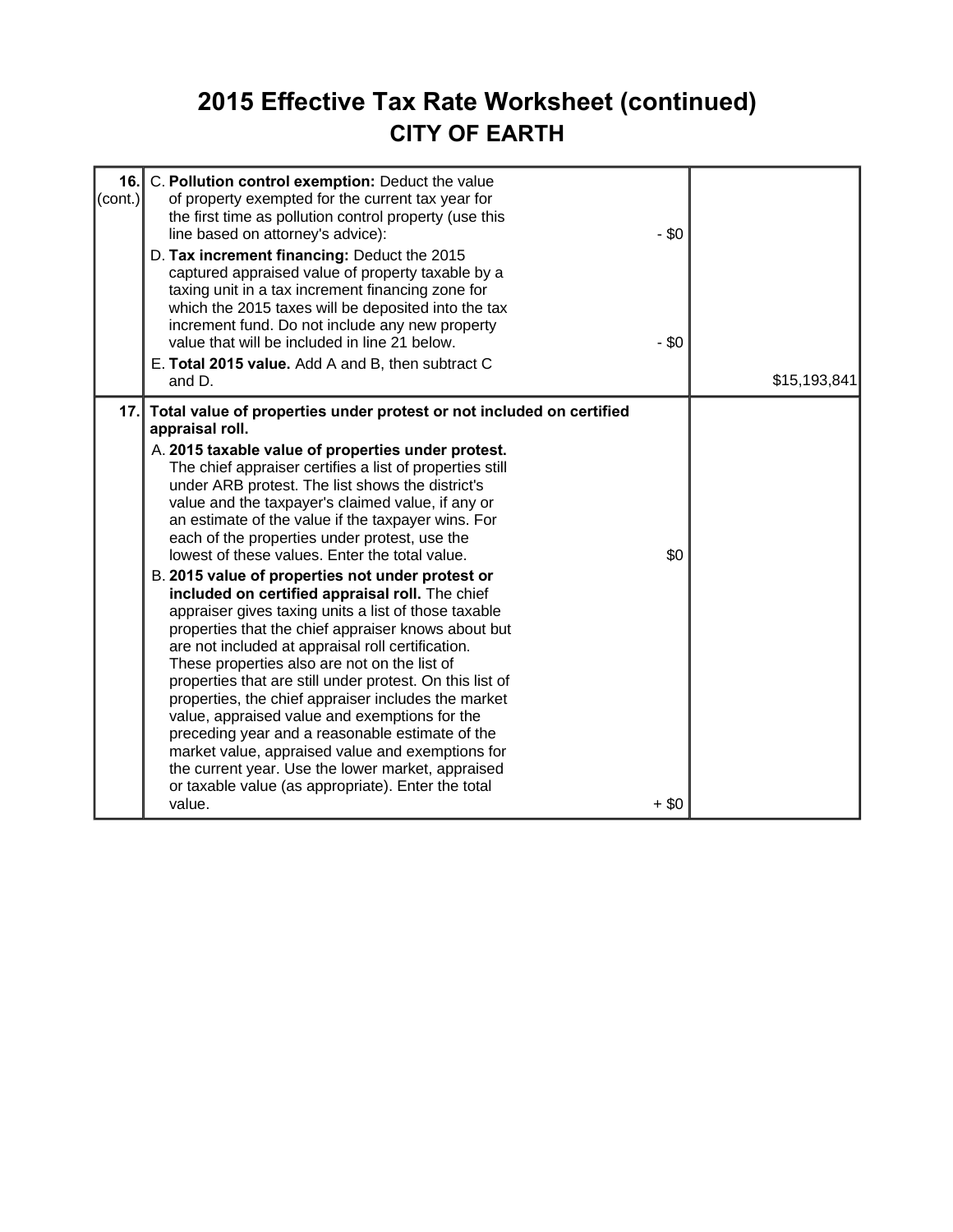## **2015 Effective Tax Rate Worksheet (continued) CITY OF EARTH**

| 17.<br>(cont.) | C. Total value under protest or not certified. Add<br>A and B.                                                                                                                                                                                                                                                                                                                                                                                                                                                                                                                                                                                                                                                                                                                                                                                                                                                                               | \$0            |
|----------------|----------------------------------------------------------------------------------------------------------------------------------------------------------------------------------------------------------------------------------------------------------------------------------------------------------------------------------------------------------------------------------------------------------------------------------------------------------------------------------------------------------------------------------------------------------------------------------------------------------------------------------------------------------------------------------------------------------------------------------------------------------------------------------------------------------------------------------------------------------------------------------------------------------------------------------------------|----------------|
|                | 18. 2015 tax ceilings. Counties, cities and junior colleges enter 2015 total taxable<br>value of homesteads with tax ceilings. These include the homesteads of<br>homeowners age 65 or older or disabled. Other units enter "0." If your taxing<br>units adopted the tax ceiling provision in 2014 or prior year for homeowners<br>age 65 or older or disabled, use this step.                                                                                                                                                                                                                                                                                                                                                                                                                                                                                                                                                               | \$0            |
|                | 19. 2015 total taxable value. Add lines 16E and 17C. Subtract line 18.                                                                                                                                                                                                                                                                                                                                                                                                                                                                                                                                                                                                                                                                                                                                                                                                                                                                       | \$15,193,841   |
|                | 20. Total 2015 taxable value of properties in territory annexed after January 1,<br>2008. Include both real and personal property. Enter the 2015 value of property<br>in territory annexed.                                                                                                                                                                                                                                                                                                                                                                                                                                                                                                                                                                                                                                                                                                                                                 | \$0            |
|                | 21. Total 2015 taxable value of new improvements and new personal property<br>located in new improvements. "New" means the item was not on the<br>appraisal roll in 2014. An improvement is a building, structure, fixture or fence<br>erected on or affixed to land. A transportable structure erected on its owner's<br>land is also included unless it is held for sale or is there only temporarily. New<br>additions to existing improvements may be included if the appraised value can<br>be determined. New personal property in a new improvement must have been<br>brought into the unit after January 1, 2014 and be located in a new<br>improvement. New improvements do include property on which a tax<br>abatement agreement has expired for 2015. New improvements do not include<br>mineral interests produced for the first time, omitted property that is back<br>assessed and increased appraisals on existing property. | \$0            |
|                | 22. Total adjustments to the 2015 taxable value. Add lines 20 and 21.                                                                                                                                                                                                                                                                                                                                                                                                                                                                                                                                                                                                                                                                                                                                                                                                                                                                        | \$0            |
|                | 23. 2015 adjusted taxable value. Subtract line 22 from line 19.                                                                                                                                                                                                                                                                                                                                                                                                                                                                                                                                                                                                                                                                                                                                                                                                                                                                              | \$15,193,841   |
|                | 24. 2015 effective tax rate. Divide line 15 by line 23 and multiply by \$100.                                                                                                                                                                                                                                                                                                                                                                                                                                                                                                                                                                                                                                                                                                                                                                                                                                                                | \$1.1374/\$100 |
|                | 25. COUNTIES ONLY. Add together the effective tax rates for each type of tax the<br>county levies. The total is the 2015 county effective tax rate.                                                                                                                                                                                                                                                                                                                                                                                                                                                                                                                                                                                                                                                                                                                                                                                          | $$$ /\$100     |

A county, city or hospital district that adopted the additional sales tax in November 2014 or in May 2015 must adjust its effective tax rate. *The Additional Sales Tax Rate Worksheet* on page 39 sets out this adjustment. Do not forget to complete the *Additional Sales Tax Rate Worksheet* if the taxing unit adopted the additional sales tax on these dates.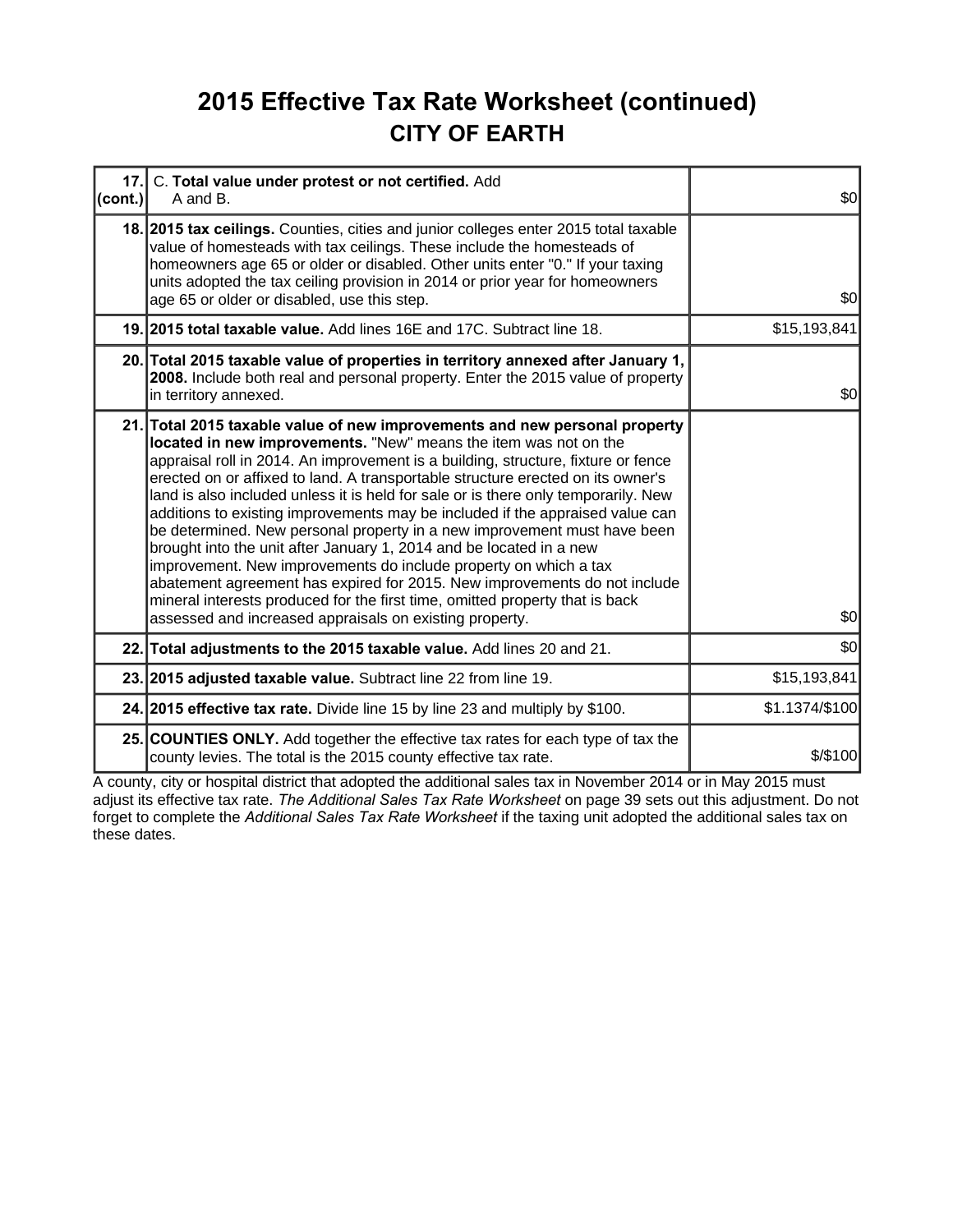# **2015 Rollback Tax Rate Worksheet**

#### **CITY OF EARTH**

See pages 17 to 21 for an explanation of the rollback tax rate.

| 26. 2014 maintenance and operations (M&O) tax rate.                                                                                                                                                                                                                                                                                                                                                                                                                                                                                                                                                                                                                                       |                          | \$1.198500/\$100 |
|-------------------------------------------------------------------------------------------------------------------------------------------------------------------------------------------------------------------------------------------------------------------------------------------------------------------------------------------------------------------------------------------------------------------------------------------------------------------------------------------------------------------------------------------------------------------------------------------------------------------------------------------------------------------------------------------|--------------------------|------------------|
| 27. 2014 adjusted taxable value. Enter the amount from line 11.                                                                                                                                                                                                                                                                                                                                                                                                                                                                                                                                                                                                                           |                          | \$14,420,398     |
| 2014 M&O taxes.<br>28.I                                                                                                                                                                                                                                                                                                                                                                                                                                                                                                                                                                                                                                                                   |                          |                  |
| A. Multiply line 26 by line 27 and divide by \$100.<br>B. Cities, counties and hospital districts with<br>additional sales tax: Amount of additional sales<br>tax collected and spent on M&O expenses in<br>2014. Enter amount from full year's sales tax<br>revenue spent for M&O in 2014 fiscal year, if any.<br>Other units, enter "0." Counties exclude any<br>amount that was spent for economic development<br>grants from the amount of sales tax spent.<br>C. Counties: Enter the amount for the state criminal<br>justice mandate. If second or later year, the                                                                                                                  | \$172,828<br>$+ $17,415$ |                  |
| amount is for increased cost above last year's<br>amount. Other units, enter "0."<br>D. Transferring function: If discontinuing all of a<br>department, function or activity and transferring it<br>to another unit by written contract, enter the<br>amount spent by the unit discontinuing the<br>function in the 12 months preceding the month of<br>this calculation. If the unit did not operate this<br>function for this 12-month period, use the amount<br>spent in the last full fiscal year in which the unit<br>operated the function. The unit discontinuing the<br>function will subtract this amount in H below. The<br>unit receiving the function will add this amount in | $+$ \$0                  |                  |
| H below. Other units, enter "0."                                                                                                                                                                                                                                                                                                                                                                                                                                                                                                                                                                                                                                                          | $+/-$ \$0                |                  |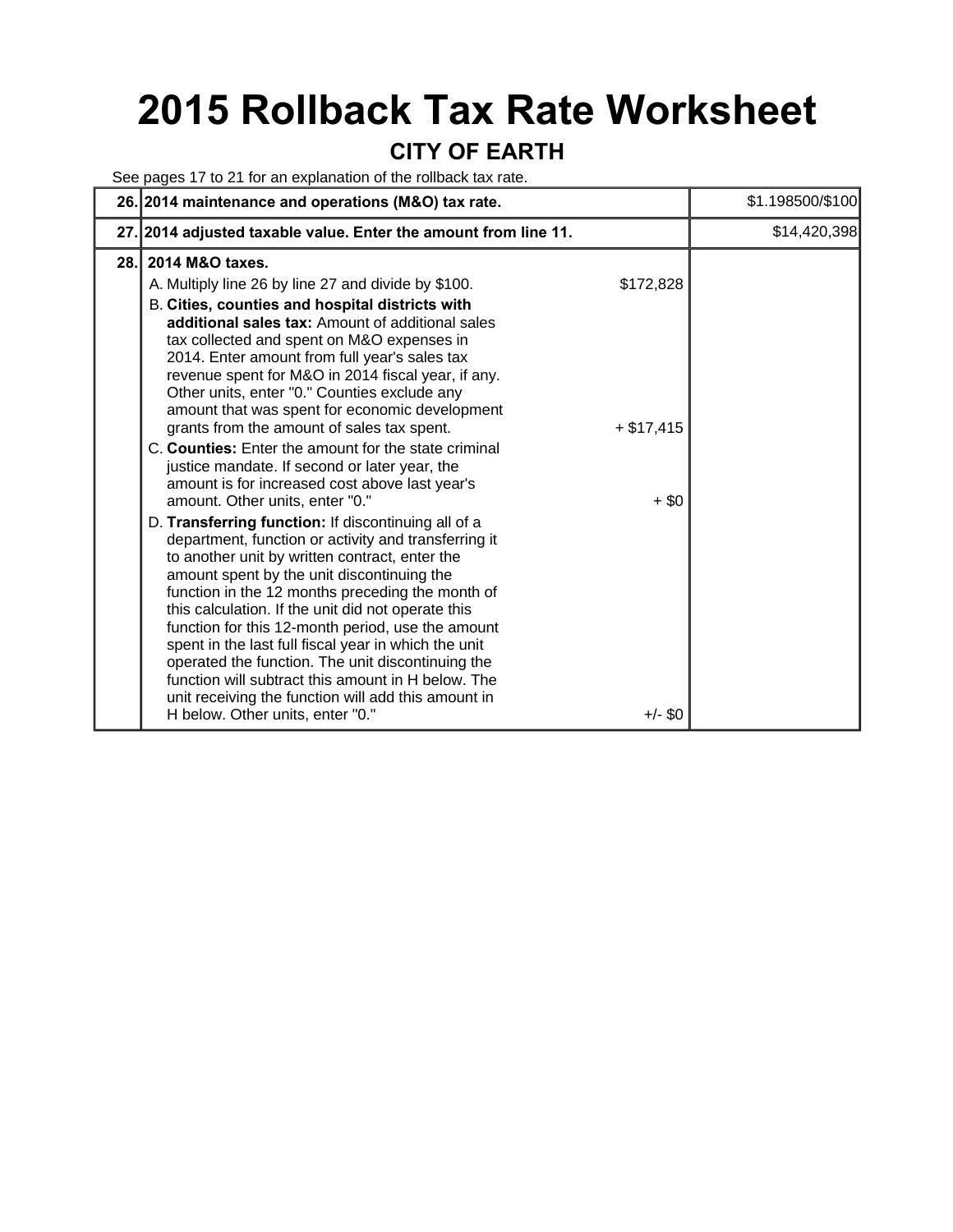## **2015 Rollback Tax Rate Worksheet (continued) CITY OF EARTH**

| 28.<br>$ $ (cont.) | E. Taxes refunded for years preceding tax year<br>2014: Enter the amount of M&O taxes refunded<br>during the last budget year for tax years<br>preceding tax year 2014. Types of refunds<br>include court decisions, Section 25.25(b) and (c)<br>corrections and Section 31.11 payment errors. Do<br>not include refunds for tax year 2014. This line<br>applies only to tax years preceding tax year 2014.<br>F. Enhanced indigent health care expenditures:<br>Enter the increased amount for the current year's<br>enhanced indigent health care expenditures<br>above the preceding tax year's enhanced indigent<br>health care expenditures, less any state<br>assistance.<br>G. Taxes in tax increment financing (TIF): Enter<br>the amount of taxes paid into the tax increment<br>fund for a reinvestment zone as agreed by the<br>taxing unit. If the unit has no 2015 captured<br>appraised value in Line 16D, enter "0."<br>H. Adjusted M&O Taxes. Add A, B, C, E and F. For<br>unit with D, subtract if discontinuing function and<br>add if receiving function. Subtract G. | $+ $0$<br>$+$ \$0<br>- \$0 | \$190,243      |
|--------------------|------------------------------------------------------------------------------------------------------------------------------------------------------------------------------------------------------------------------------------------------------------------------------------------------------------------------------------------------------------------------------------------------------------------------------------------------------------------------------------------------------------------------------------------------------------------------------------------------------------------------------------------------------------------------------------------------------------------------------------------------------------------------------------------------------------------------------------------------------------------------------------------------------------------------------------------------------------------------------------------------------------------------------------------------------------------------------------------|----------------------------|----------------|
|                    | 29. 2015 adjusted taxable value.<br>Enter line 23 from the Effective Tax Rate Worksheet.                                                                                                                                                                                                                                                                                                                                                                                                                                                                                                                                                                                                                                                                                                                                                                                                                                                                                                                                                                                                 |                            | \$15,193,841   |
|                    | 30. 2015 effective maintenance and operations rate.<br>Divide line 28H by line 29 and multiply by \$100.                                                                                                                                                                                                                                                                                                                                                                                                                                                                                                                                                                                                                                                                                                                                                                                                                                                                                                                                                                                 |                            | \$1.2521/\$100 |
|                    | 31. 2015 rollback maintenance and operation rate.<br>Multiply line 30 by 1.08. (See lines 49 to 52 for additional rate for pollution<br>control expenses.                                                                                                                                                                                                                                                                                                                                                                                                                                                                                                                                                                                                                                                                                                                                                                                                                                                                                                                                |                            | \$1.3522/\$100 |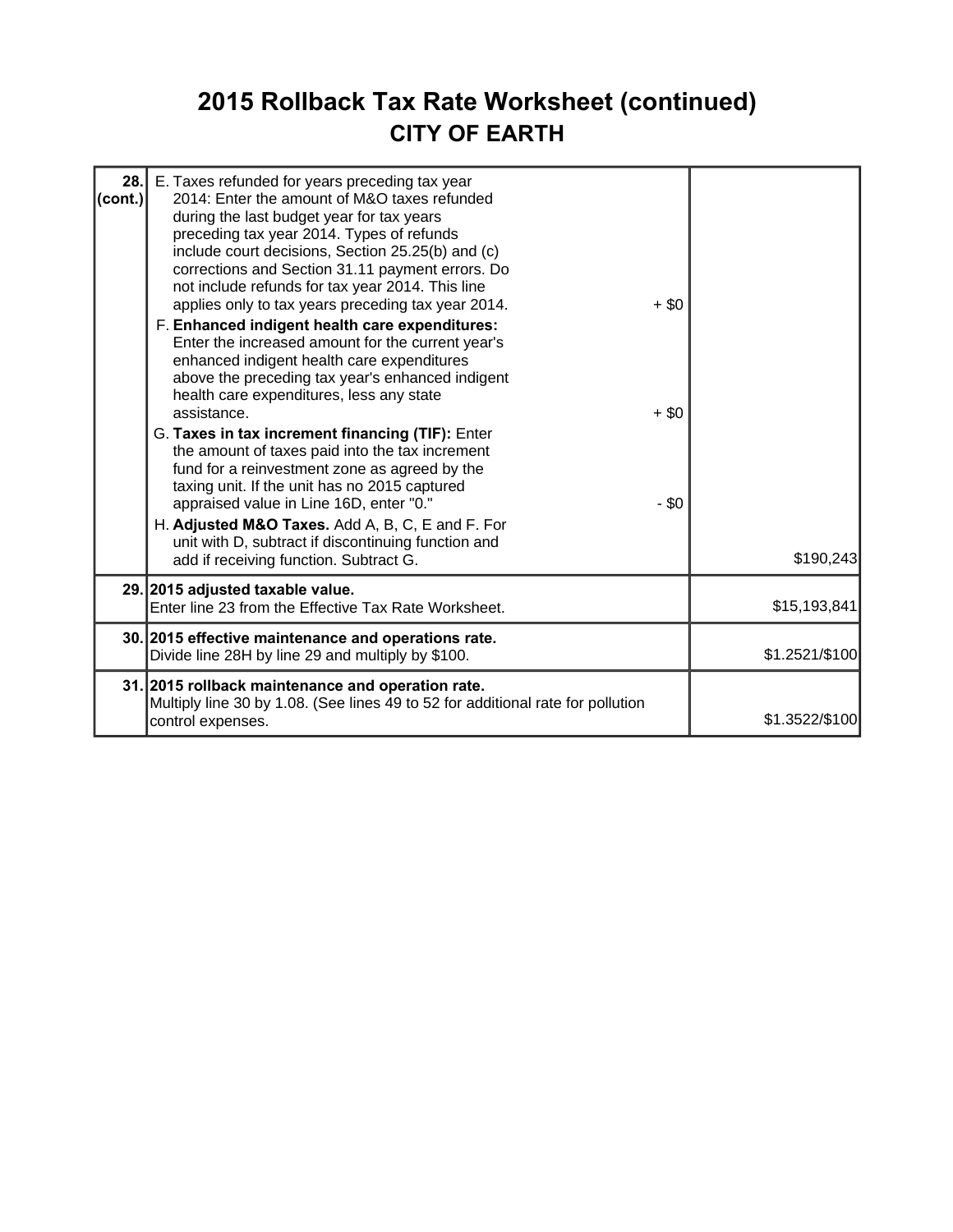### **2015 Rollback Tax Rate Worksheet (continued) CITY OF EARTH**

| 32. | Total 2015 debt to be paid with property taxes and additional sales tax<br>revenue.<br>"Debt" means the interest and principal that will be paid on debts that:<br>(1) are paid by property taxes,<br>(2) are secured by property taxes,<br>(3) are scheduled for payment over a period longer than one year and<br>(4) are not classified in the unit's budget as M&O expenses.<br>A: Debt also includes contractual payments to other<br>taxing units that have incurred debts on behalf of this<br>taxing unit, if those debts meet the four conditions<br>above. Include only amounts that will be paid from<br>property tax revenue. Do not include appraisal<br>district budget payments. List the debt in Schedule B:<br>Debt Service.<br>B: Subtract unencumbered fund amount used to<br>reduce total debt.<br>C: Subtract amount paid from other resources.<br>D: Adjusted debt. Subtract B and C from A. | \$0<br>$-50$<br>$-50$ | \$0            |  |
|-----|--------------------------------------------------------------------------------------------------------------------------------------------------------------------------------------------------------------------------------------------------------------------------------------------------------------------------------------------------------------------------------------------------------------------------------------------------------------------------------------------------------------------------------------------------------------------------------------------------------------------------------------------------------------------------------------------------------------------------------------------------------------------------------------------------------------------------------------------------------------------------------------------------------------------|-----------------------|----------------|--|
|     | 33. Certified 2014 excess debt collections. Enter the amount certified by the<br>collector.                                                                                                                                                                                                                                                                                                                                                                                                                                                                                                                                                                                                                                                                                                                                                                                                                        |                       | \$0            |  |
|     | 34. Adjusted 2015 debt. Subtract line 33 from line 32.                                                                                                                                                                                                                                                                                                                                                                                                                                                                                                                                                                                                                                                                                                                                                                                                                                                             |                       | \$0            |  |
|     | 35. Certified 2015 anticipated collection rate. Enter the rate certified by the<br>collector. If the rate is 100 percent or greater, enter 100 percent.                                                                                                                                                                                                                                                                                                                                                                                                                                                                                                                                                                                                                                                                                                                                                            |                       | 95.000000%     |  |
|     | 36. 2015 debt adjusted for collections. Divide line 34 by line 35.                                                                                                                                                                                                                                                                                                                                                                                                                                                                                                                                                                                                                                                                                                                                                                                                                                                 |                       | \$0            |  |
|     | 37. 2015 total taxable value. Enter the amount on line 19.                                                                                                                                                                                                                                                                                                                                                                                                                                                                                                                                                                                                                                                                                                                                                                                                                                                         |                       | \$15,193,841   |  |
|     | 38. 2015 debt tax rate. Divide line 36 by line 37 and multiply by \$100.                                                                                                                                                                                                                                                                                                                                                                                                                                                                                                                                                                                                                                                                                                                                                                                                                                           |                       | \$0.0000/\$100 |  |
|     | 39. 2015 rollback tax rate. Add lines 31 and 38.                                                                                                                                                                                                                                                                                                                                                                                                                                                                                                                                                                                                                                                                                                                                                                                                                                                                   |                       | \$1.3522/\$100 |  |
|     | 40. COUNTIES ONLY. Add together the rollback tax rates for each type of tax the<br>county levies. The total is the 2015 county rollback tax rate.                                                                                                                                                                                                                                                                                                                                                                                                                                                                                                                                                                                                                                                                                                                                                                  |                       | \$/\$100       |  |

A taxing unit that adopted the additional sales tax must complete the lines for the *Additional Sales Tax Rate*. A taxing unit seeking additional rollback protection for pollution control expenses completes the *Additional Rollback Protection for Pollution Control*.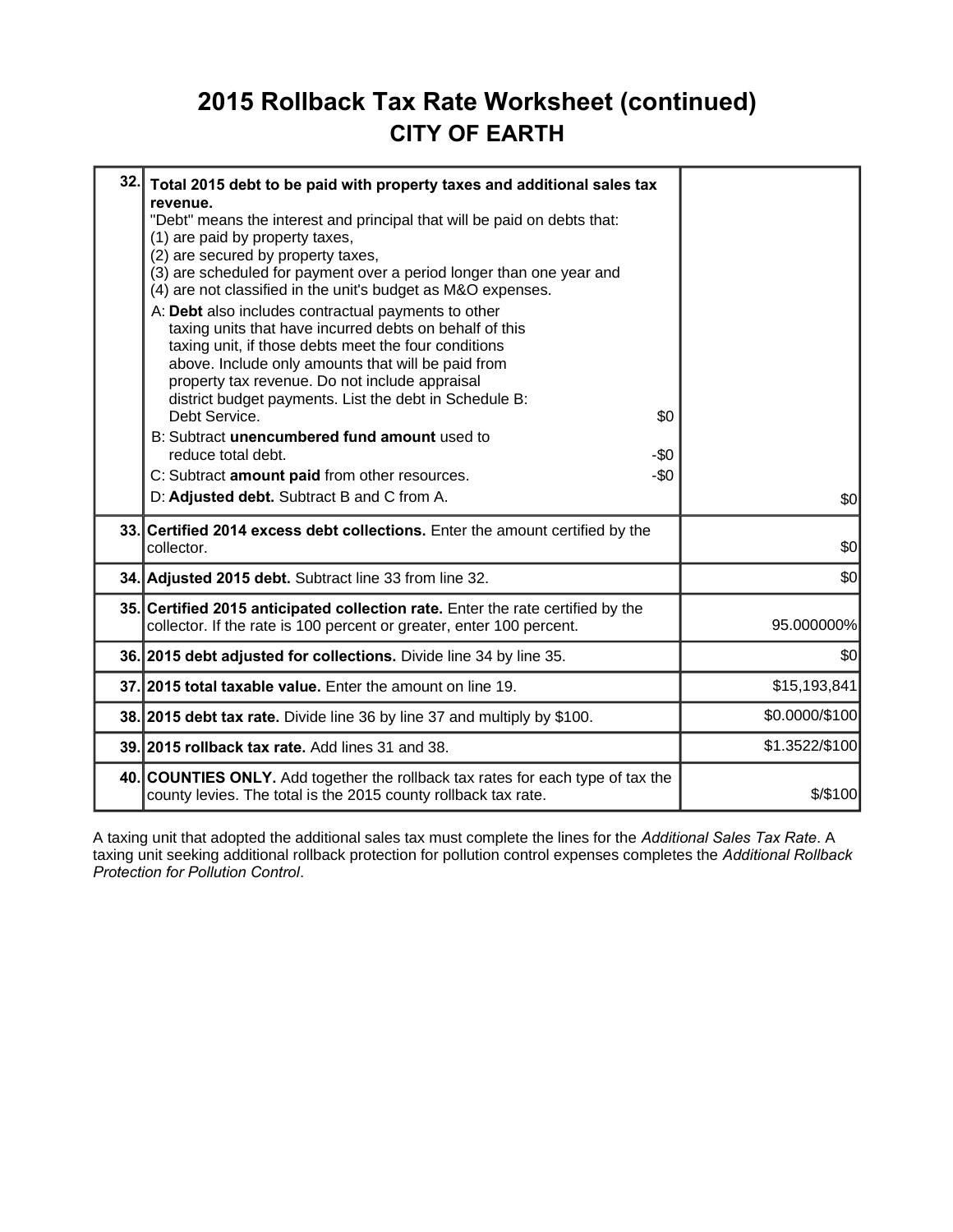## **Additional Sales Tax Rate Worksheet CITY OF EARTH**

| 41. Units that adopted the sales tax in August or November 2014, or in January or<br>May 2015. Enter the Comptroller's estimate of taxable sales for the previous four<br>quarters. Units that adopted the sales tax before August 2014, skip this line. | \$0            |
|----------------------------------------------------------------------------------------------------------------------------------------------------------------------------------------------------------------------------------------------------------|----------------|
| 42. Estimated sales tax revenue. Counties exclude any amount that is or will be<br>spent for economic development grants from the amount of estimated sales tax<br>revenue.                                                                              |                |
| UNITS THAT ADOPTED THE SALES TAX IN AUGUST OR NOVEMBER<br>2014, OR IN JANUARY OR MAY 2015. Multiply the amount on line 41 by the<br>sales tax rate (.01, .005, or .0025, as applicable) and multiply the result by .95.                                  |                |
| $-OR-$                                                                                                                                                                                                                                                   |                |
| UNITS THAT ADOPTED THE SALES TAX BEFORE AUGUST 2014. Enter<br>the sales tax revenue for the previous four quarters. Do not multiply by .95.                                                                                                              | \$19,594       |
| 43. 2015 total taxable value. Enter the amount from line 37 of the Rollback Tax Rate<br>Worksheet.                                                                                                                                                       | \$15,193,841   |
| 44. Sales tax adjustment rate. Divide line 42 by line 43 and multiply by \$100.                                                                                                                                                                          | \$0.1289/\$100 |
| 45. 2015 effective tax rate, unadjusted for sales tax. Enter the rate from line 24 or<br>25, as applicable, on the Effective Tax Rate Worksheet.                                                                                                         | \$1.1374/\$100 |
| 46. 2015 effective tax rate, adjusted for sales tax.                                                                                                                                                                                                     |                |
| UNITS THAT ADOPTED THE SALES TAX IN AUGUST OR NOVEMBER<br>2014, OR IN JANUARY OR MAY 2015. Subtract line 45 from line 46.                                                                                                                                |                |
| $-OR-$                                                                                                                                                                                                                                                   |                |
| UNITS THAT ADOPTED THE SALES TAX BEFORE AUGUST 2014. Enter<br>line 46, do not subtract.                                                                                                                                                                  | \$1.1374/\$100 |
| 47. 2015 rollback tax rate, unadjusted for sales tax. Enter the rate from line 39 or<br>40, as applicable, of the rollback tax rate worksheet.                                                                                                           | \$1.3522/\$100 |
| 48. 2015 rollback tax rate, adjusted for sales tax. Subtract line 44 from line 47.                                                                                                                                                                       | \$1.2233/\$100 |

If the additional sales tax rate increased or decreased from last year, contact the Comptroller's office for special instructions on calculating the sales tax projection for the first year after the rate change.